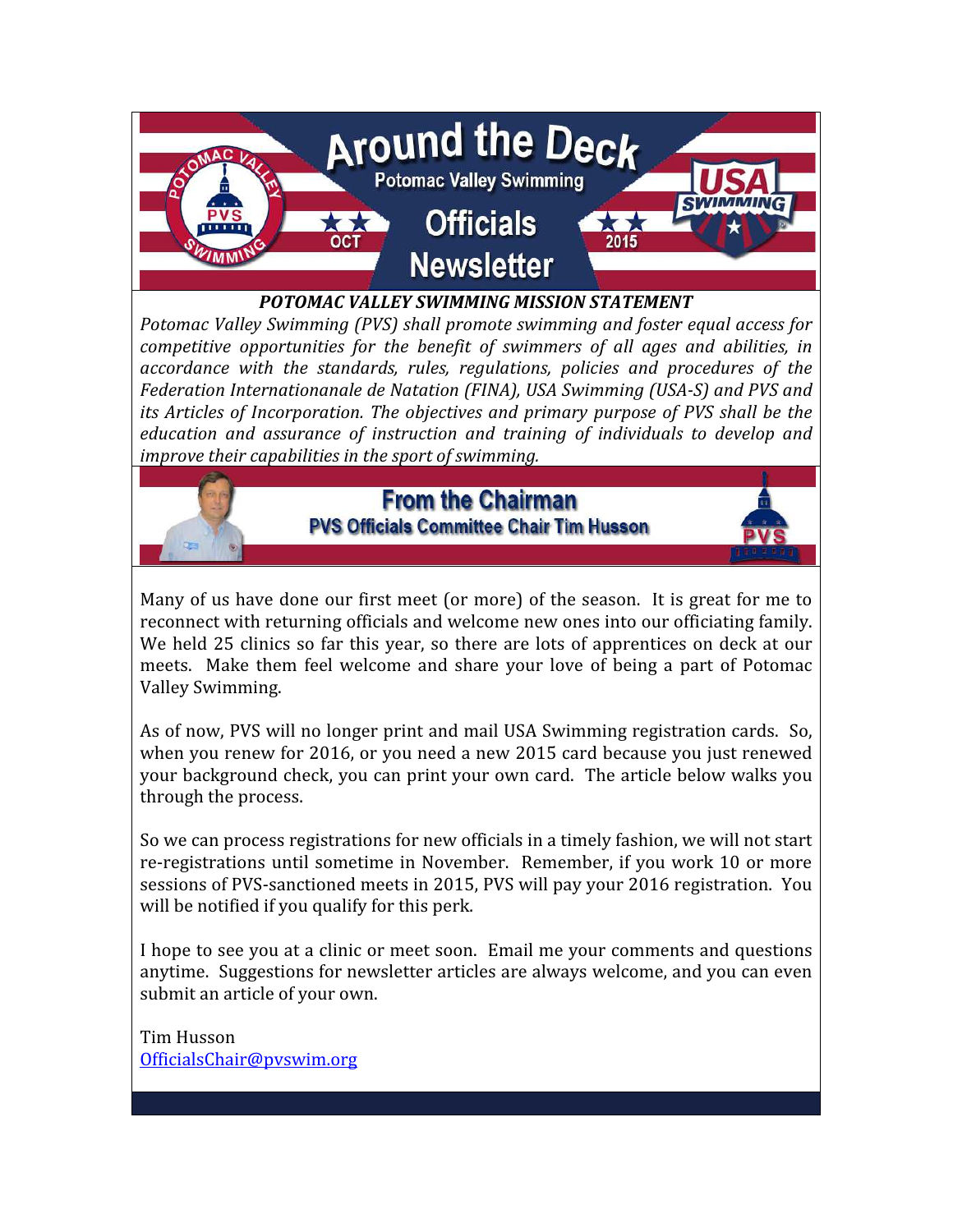| <b>Printing Your Registration Card</b><br>by Tim Husson                             |                                                                                     |  |  |  |
|-------------------------------------------------------------------------------------|-------------------------------------------------------------------------------------|--|--|--|
|                                                                                     |                                                                                     |  |  |  |
|                                                                                     |                                                                                     |  |  |  |
| you can print your own from the USA Swimming website.<br>Go to www.usaswimming.org. | Potomac Valley Swimming is no longer mailing registration cards for officials. But, |  |  |  |
| USA Swimming - Home<br>$\boldsymbol{\times}$                                        |                                                                                     |  |  |  |
| → C n D www.usaswimming.org/DesktopDefault.aspx                                     |                                                                                     |  |  |  |
|                                                                                     | <b>CONTACT US · MY DECK PA</b>                                                      |  |  |  |
| Sign Into your USA Swimming account.                                                |                                                                                     |  |  |  |
| <b>ACCOUNT LOGIN</b>                                                                |                                                                                     |  |  |  |
| <b>Username</b>                                                                     |                                                                                     |  |  |  |
| thusson                                                                             |                                                                                     |  |  |  |
| Password                                                                            |                                                                                     |  |  |  |
|                                                                                     |                                                                                     |  |  |  |
| Remember Login                                                                      |                                                                                     |  |  |  |
| LOGIN                                                                               |                                                                                     |  |  |  |
|                                                                                     |                                                                                     |  |  |  |
|                                                                                     |                                                                                     |  |  |  |
| <b>Select MY DECK PASS</b>                                                          |                                                                                     |  |  |  |
|                                                                                     | $Q \leq$                                                                            |  |  |  |
| MY DECK PASS<br><b>CONTACTUS</b>                                                    | HI, TIMOTHY · MY ACCOUNT · LOGOFF                                                   |  |  |  |
|                                                                                     |                                                                                     |  |  |  |
|                                                                                     | Google" Custom Search                                                               |  |  |  |
|                                                                                     |                                                                                     |  |  |  |
|                                                                                     |                                                                                     |  |  |  |
|                                                                                     | Then scroll down until and click on the red MEMBERSHIP CARD button.                 |  |  |  |
| <b>MEMBERSHIP CARD</b>                                                              |                                                                                     |  |  |  |
|                                                                                     | Print Official Card                                                                 |  |  |  |
| Non-Athlete Official Membership Card                                                |                                                                                     |  |  |  |
|                                                                                     | 10/5/2015                                                                           |  |  |  |
| Registration Date                                                                   | 12/31/9999                                                                          |  |  |  |
| <b>Expiration Date</b><br>LSC and Club                                              | PV-UN                                                                               |  |  |  |
| USAS ID                                                                             | 112954TIMRHUSS                                                                      |  |  |  |
|                                                                                     |                                                                                     |  |  |  |
| Background Check                                                                    | 1/31/2017 - Level 2                                                                 |  |  |  |
| Athlete Protection Training                                                         | 12/31/2017                                                                          |  |  |  |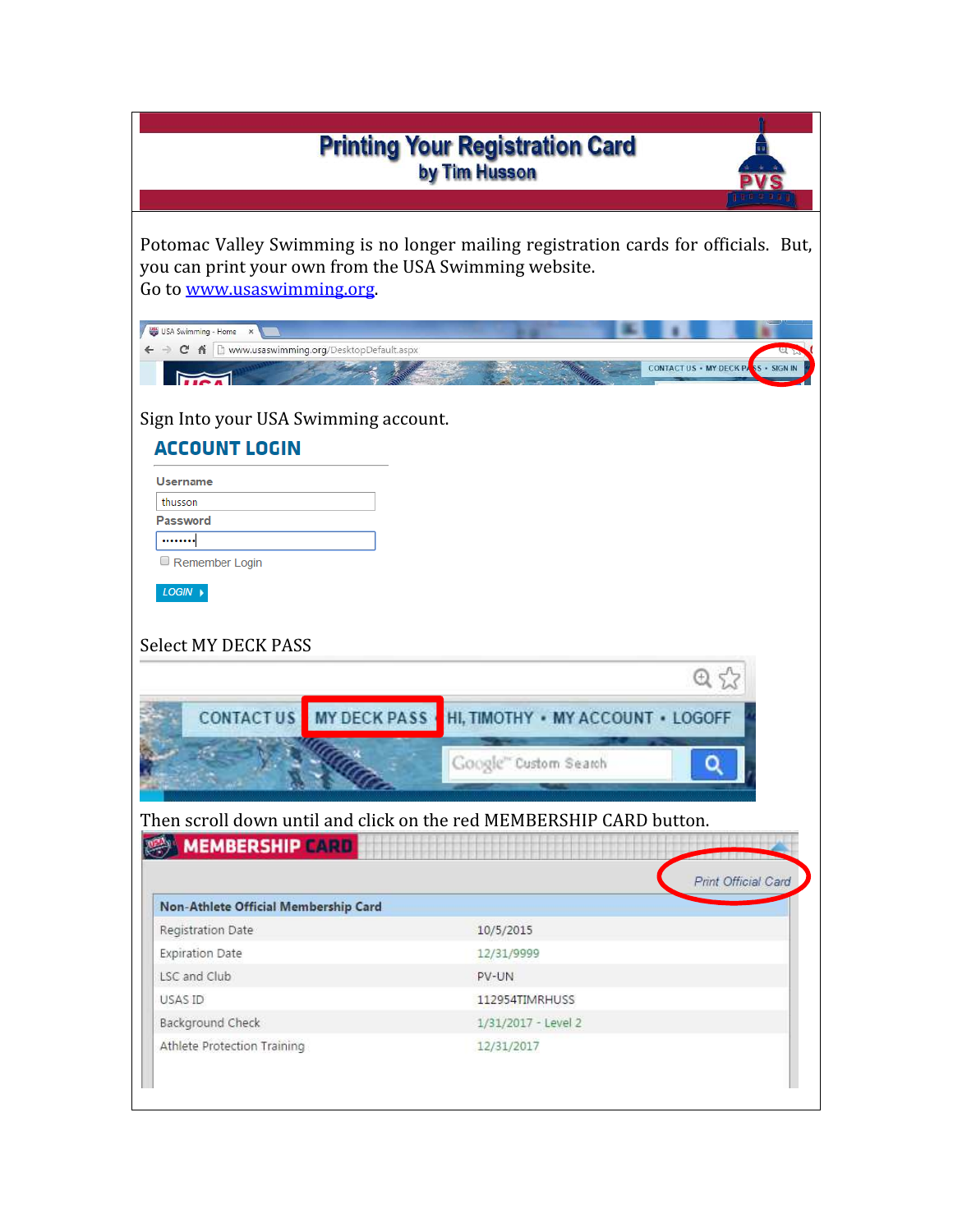| Click "Print Official Card"                                                                                                                                                                                                                                                                                                                                                                                                                                                                                                                                                                                                                      |  |  |  |  |
|--------------------------------------------------------------------------------------------------------------------------------------------------------------------------------------------------------------------------------------------------------------------------------------------------------------------------------------------------------------------------------------------------------------------------------------------------------------------------------------------------------------------------------------------------------------------------------------------------------------------------------------------------|--|--|--|--|
| Membership Card                                                                                                                                                                                                                                                                                                                                                                                                                                                                                                                                                                                                                                  |  |  |  |  |
| <b>Valid To 01/31/2017</b><br><b>USA</b><br><b>700</b><br>This certifies that<br>Timothy Husson, "Tim"<br>UN-PV<br>112954TIMRHUSS<br><b>OFFICIAL</b><br>Background: 01/31/2017<br>Ath. Protection: 12/31/2017<br>is a non-athlete (non-coach) member of USA Swimming<br>$\overline{\phantom{a}}$ ା ବ୍ୟା<br>М<br>H<br>By becoming a member of USA Swimming, I hereby agree to abide<br>by the rules, regulations, and Code of Conduct of USA Swimming.<br>CLOSE<br>From there you can download and/or print your card.<br>Next month, we will show you how you can print your own certification card.                                             |  |  |  |  |
|                                                                                                                                                                                                                                                                                                                                                                                                                                                                                                                                                                                                                                                  |  |  |  |  |
| <b>You Make the Call!</b>                                                                                                                                                                                                                                                                                                                                                                                                                                                                                                                                                                                                                        |  |  |  |  |
| <b>Situation:</b><br>The Deck Referee blows a short series of whistles directing the<br>swimmers to prepare to swim. All swimmers move behind their block except lane<br>three who is missing. After looking for the missing swimmer without success, the<br>Referee blows the long whistle for the swimmers to step up. The field is then turned<br>over to the Starter who issues the "take your mark" command and, when all<br>swimmers are stationary, sounds the device to start the race. Immediately<br>thereafter the lane three swimmers jumps up on the block and dives into the pool.<br><b>Question:</b> What should the Referee do? |  |  |  |  |
|                                                                                                                                                                                                                                                                                                                                                                                                                                                                                                                                                                                                                                                  |  |  |  |  |
| <b>What is a Stroke &amp; Turn Official?</b><br>by Jim Thompson                                                                                                                                                                                                                                                                                                                                                                                                                                                                                                                                                                                  |  |  |  |  |
| A short answer is "the eyes for the Referee." While the Referee is accountable for<br>the overall competition, the Referee is not in a position to observe all facets of the<br>competition. This is why the Stroke and Turn (S&T) official is such an important<br>position.                                                                                                                                                                                                                                                                                                                                                                    |  |  |  |  |
| How does the S&T fulfill this critical role? First, he or she must know the rules and<br>interpretations. These can be found on the <b>Rules and Regulations</b> web page of USA                                                                                                                                                                                                                                                                                                                                                                                                                                                                 |  |  |  |  |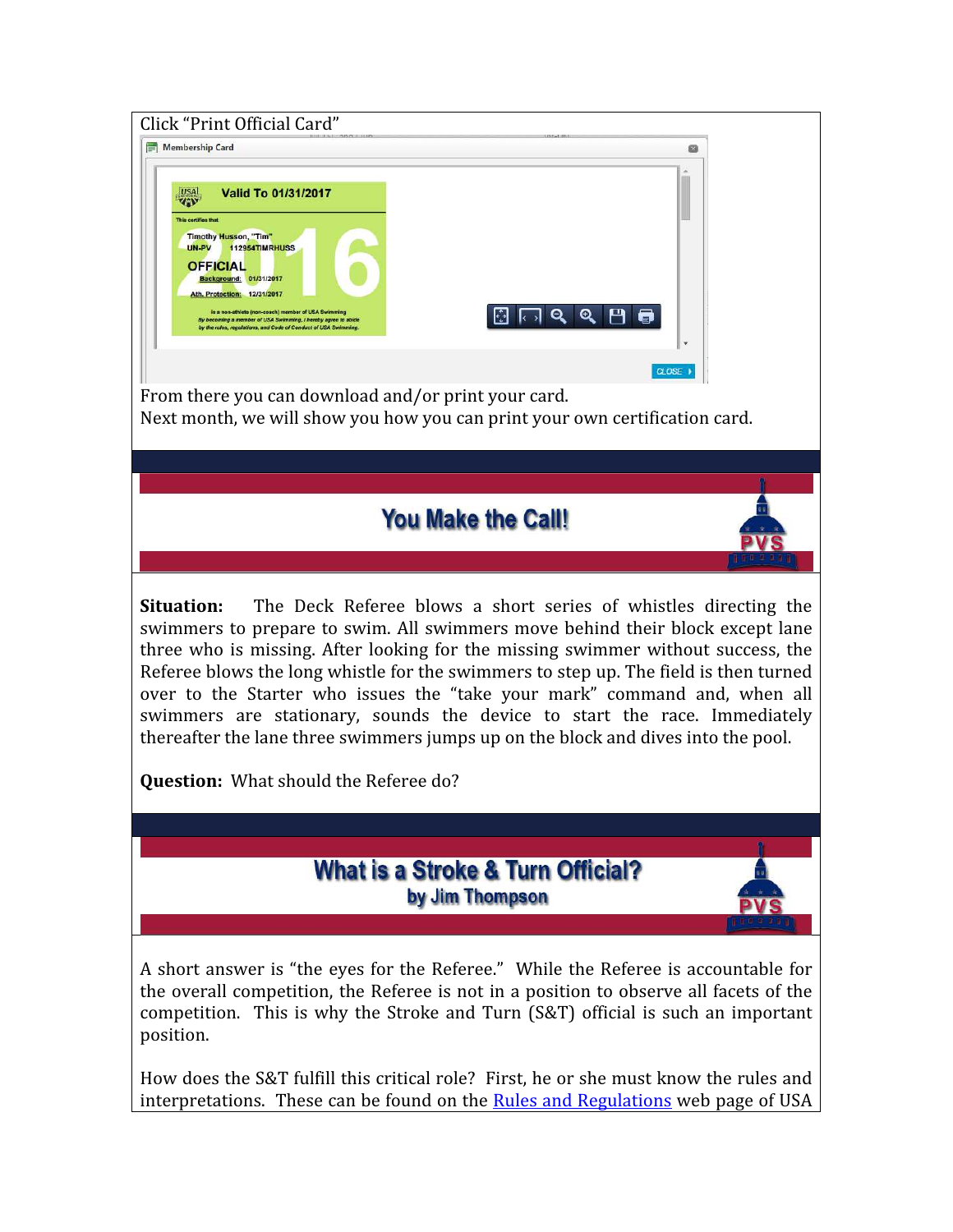Swimming. Second, know their role in the officiating team. This means arriving ontime to attend the Officials briefing. At these briefing, the S&T will meet the leadership team, review the technical rules, get assigned to their jurisdiction to observe and learn meet specific procedures.

Here are a few tips that can help a S&T improve their officiating skills:

- Be ready and in position 5-10 minutes before the session starts
- Before each event visualize the stroke, run through the rule requirements for a legal swim and recall the best and recommended ways to observe the stroke and turns
- Before the start remain a few steps behind the starting blocks
- After the start walk briskly to the edge of the pool to observe the swimmers
- If walking the sides to observe the strokes, walk wall-to-wall or as instructed in the briefing
- Observe the swimmers when they are in your jurisdiction, give equal attention to all lanes in your jurisdiction, even the empty ones
- Raise hand promptly to signal a possible disqualification if an infraction is observed
- When reporting the disqualification be prepared to answer these three questions: 1) What you observed? 2) What is your jurisdiction? and 3) Why is it a violation of the rule?
- Be sure to keep watching all the lanes in your jurisdiction when reporting the violation
- And MOST IMPORTANT: Remember the benefit of the doubt goes to the swimmer

After the meet, take a moment to reflect on how the session went. Think about the calls you made or did not make. Note anything that can be done better when you are on deck the next time. This self-evaluation is important for improvement.

By doing all the above, over time, one will enhance their S&T skills and provide the critical pieces of information needed by the Referee to ensure a fair and equitable competition.

# **PVS Officiating Fun Facts** by Tim Husson & Kelly Rowell



## Perception vs. Reality

When you think of the typical PVS Official, what do you picture? I suspect many of you think of a male official who has been volunteering for over 11 years. In reality, that describes less than 6% of PVS officials. Over half of PVS officials have less than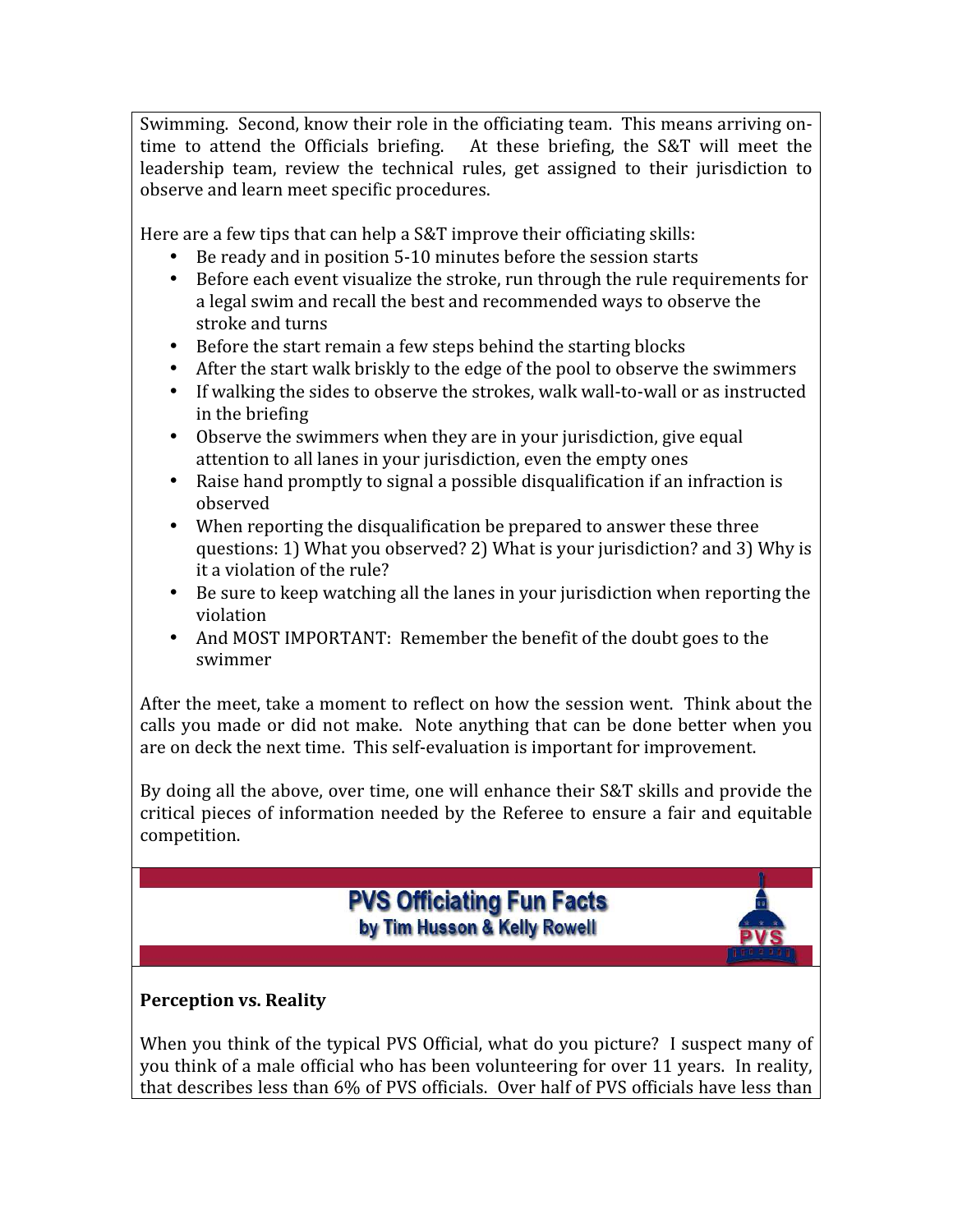3 years of experience; nearly ¾ have less than 5 years of experience. Even if this is just your 3<sup>rd</sup> year as an official, you have more time in service than half of your fellow officials. Keep this in mind as you arrive at the early season meets – it's time for you to step up and engage and mentor the 53%, whether it's on deck or pointing out where hospitality or the stroke briefing is located, you are the voice of experience. Engaging an official with 2 years or less of service may be all the encouragement they need to return next season.

| <b>YEARS OF SERVICE</b>                                                                                                                                | <b>MEN</b> | <b>WOMEN</b> | <b>TOTAL</b> | %MEN | %WOMEN | %TOTAL |
|--------------------------------------------------------------------------------------------------------------------------------------------------------|------------|--------------|--------------|------|--------|--------|
| $11+$                                                                                                                                                  | 32         | 10           | 42           | 76%  | 24%    | 8%     |
| $5-10$                                                                                                                                                 | 66         | 39           | 105          | 63%  | 37%    | 19%    |
| $3 - 4$                                                                                                                                                | 67         | 42           | 109          | 61%  | 39%    | 20%    |
| $0 - 2$                                                                                                                                                | 155        | 132          | 287          | 54%  | 46%    | 53%    |
| $A_{V2}$ $Q_{Q2}$ $Q_{Q2}$ $Q_{Q1}$ $Q_{Q1}$ $Q_{Q2}$ $Q_{Q1}$ $Q_{Q2}$ $Q_{Q1}$ $Q_{Q2}$ $Q_{Q1}$ $Q_{Q2}$ $Q_{Q1}$<br>Modian Veare of DUC Camrice 20 |            |              |              |      |        |        |

Average Years of PVS Service – 4.5 Median Years of PVS Service – 2.9 NOTE: Used Earliest LSCEffDate in OTS

Calculated number of years based on 12/31/2015

| <b>Upcoming Clinics</b>     |                                                           |  |                                                              |                     |                           |
|-----------------------------|-----------------------------------------------------------|--|--------------------------------------------------------------|---------------------|---------------------------|
| <b>Date</b>                 | <b>Clinic</b>                                             |  | <b>Location</b>                                              | <b>Time</b>         | Who's<br><b>Attending</b> |
| Thursday<br>October 15      | <b>Administrative</b><br><b>Official</b><br>(Recert Only) |  | On-Line Clinic<br><b>Pre-Registration</b><br><b>Required</b> | 7:00 - 9:00 PM      |                           |
| Monday<br>October 19        | <b>Colorado Timing</b><br><b>System Operator</b>          |  | Fairland                                                     | 7:00 - 9:00 PM      | list                      |
| Tuesday<br>October 20       | <b>Stroke and Turn</b>                                    |  | <b>Prince George's</b><br><b>Community College</b>           | 6:30 - 9:00 PM      | list                      |
| Thursday<br>October 22      | <b>Referee</b><br><b>Recertification</b><br>(Recert Only) |  | On-Line Clinic<br><b>Pre-Registration</b><br><b>Required</b> | 7:00 - 9:00 PM      |                           |
| Tuesday<br>October 27       | <b>Stroke &amp; Turn</b>                                  |  | <b>Fairland</b>                                              | 7:00 - 9:30 PM      | list                      |
| Thursday<br>November<br>12  | <b>Stroke &amp; Turn</b>                                  |  | On-Line Clinic                                               | 7:00 - 9:30 PM      |                           |
| Wednesday<br>November<br>18 | <b>Stroke &amp; Turn</b>                                  |  | <b>MLK Swim Center</b>                                       | 7:00 - 9:30 PM      | list                      |
| Saturday<br>November<br>21  | <b>Starter</b>                                            |  | <b>Oak Marr</b>                                              | $8:00 - 10:00$ AM   | list                      |
| Saturday<br>November<br>21  | <b>Stroke and Turn</b>                                    |  | <b>Oak Marr</b>                                              | 10:15 AM - 12:45 PM | list                      |
|                             |                                                           |  |                                                              |                     |                           |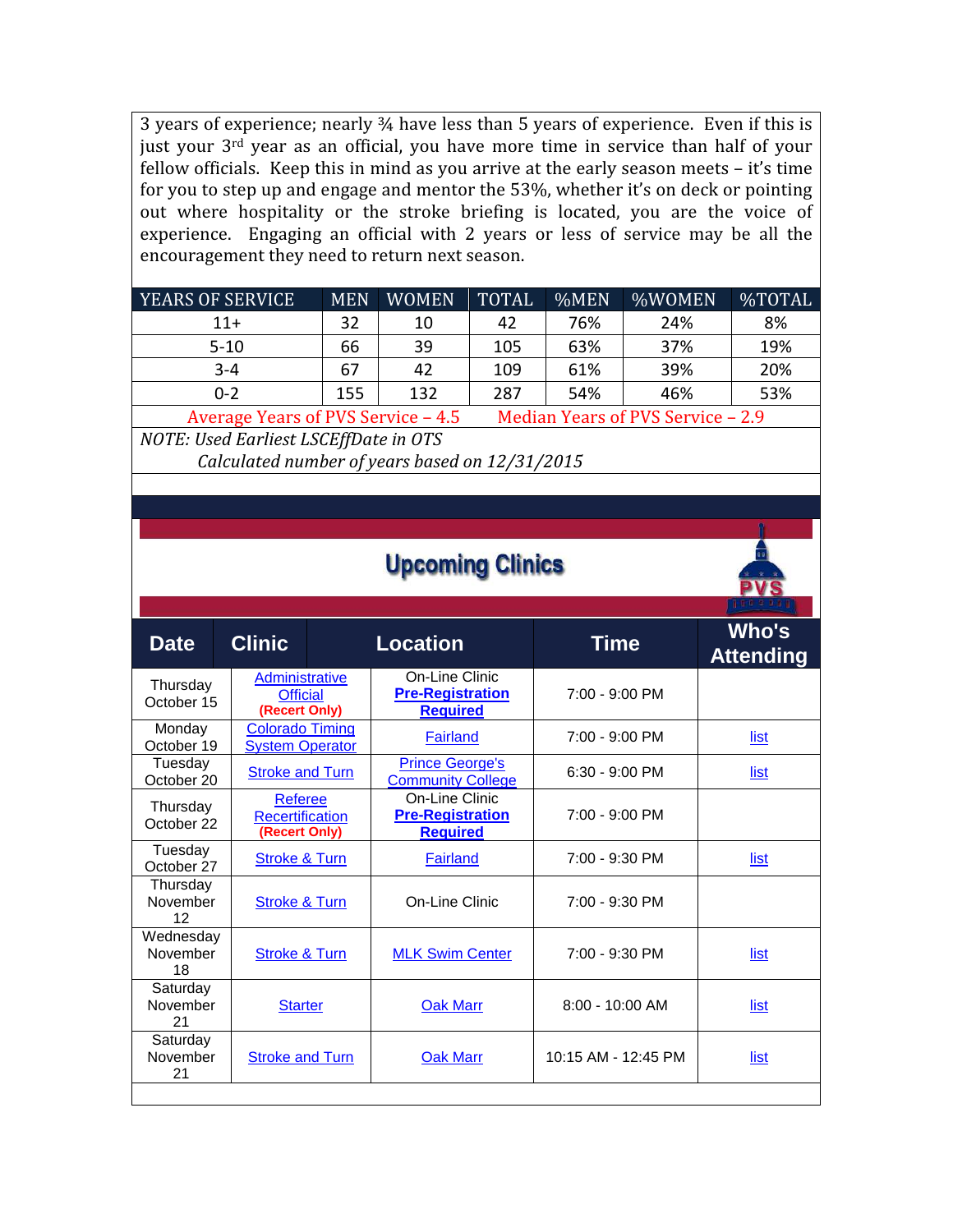# **You Make the Call Resolution**

Recommended Resolution: This extremely unsafe situation occurs too often in meets, and yes, a penalty is in order albeit not a disqualification, along with an admonition not to repeat the unsafe conduct. The penalty is to treat the athlete as a "no show". Clearly, he was not at the blocks ready to swim when the race was started. The administrative penalty for a "no show" means that for this athlete the swim never occurred. Thus, no time would be recorded for the swim, and any administrative penalties for a "no show" would also be applicable. This is NOT a delay of meet, as no delay occurred.

|                 |                                                                | <b>Upcoming Meets</b> |                       |  |  |  |
|-----------------|----------------------------------------------------------------|-----------------------|-----------------------|--|--|--|
| <b>OCTOBER</b>  |                                                                |                       |                       |  |  |  |
| <b>Date</b>     | <b>Meet</b>                                                    | <b>Host</b>           | <b>Location</b>       |  |  |  |
| $16 - 18$       |                                                                | <b>FBST</b>           | <b>Lee District</b>   |  |  |  |
|                 | <b>PVS October Open</b>                                        | <b>NCAP</b>           | Fairland              |  |  |  |
|                 |                                                                | <b>PM</b>             | <b>Freedom Center</b> |  |  |  |
| 24-25           | <b>Fall Gator Mini Meet</b>                                    | <b>AAC</b>            | <b>Wakefield HS</b>   |  |  |  |
| 24-25           | <b>SDS Monster Mash</b><br>(by invitation)                     | <b>SDS</b>            | <b>South Run</b>      |  |  |  |
| 24-25           | <b>MSSC Fall Senior</b><br><b>Meet</b>                         | <b>MSSC</b>           | <b>Fairland</b>       |  |  |  |
| 24-25           | <b>Ghould &amp; Ghosts Mini</b><br><b>Meet</b>                 | <b>PM</b>             | <b>Audrey Moore</b>   |  |  |  |
| $31 - 1$        | <b>November Distance</b><br><b>Meet</b>                        | <b>DCPR</b>           | Takoma                |  |  |  |
| $31 - 1$        | <b>Triple Distance</b><br>Challenge                            | <b>UMAC</b>           | Univ. of MD           |  |  |  |
| <b>NOVEMBER</b> |                                                                |                       |                       |  |  |  |
| <b>Date</b>     | <b>Meet</b>                                                    | <b>Host</b>           | <b>Location</b>       |  |  |  |
| $7 - 8$         | National Age Group<br><b>Challenge Meet</b><br>(By Invitation) | <b>RMSC</b>           | Germantown            |  |  |  |
| 8               | November Friendship<br><b>Mini Meet</b><br>(by invitation)     | <b>YORK</b>           | Providence            |  |  |  |
| 8               | November 1650 Meet                                             | <b>RMSC</b>           | Germantown            |  |  |  |
| $12 - 14$       | <b>Arena Pro Swim</b><br>Series (SCY)                          |                       | Minneapolis, MN       |  |  |  |
| $13 - 15$       | <b>PVS November Open</b>                                       | <b>FISH</b>           | <b>Cub Run</b>        |  |  |  |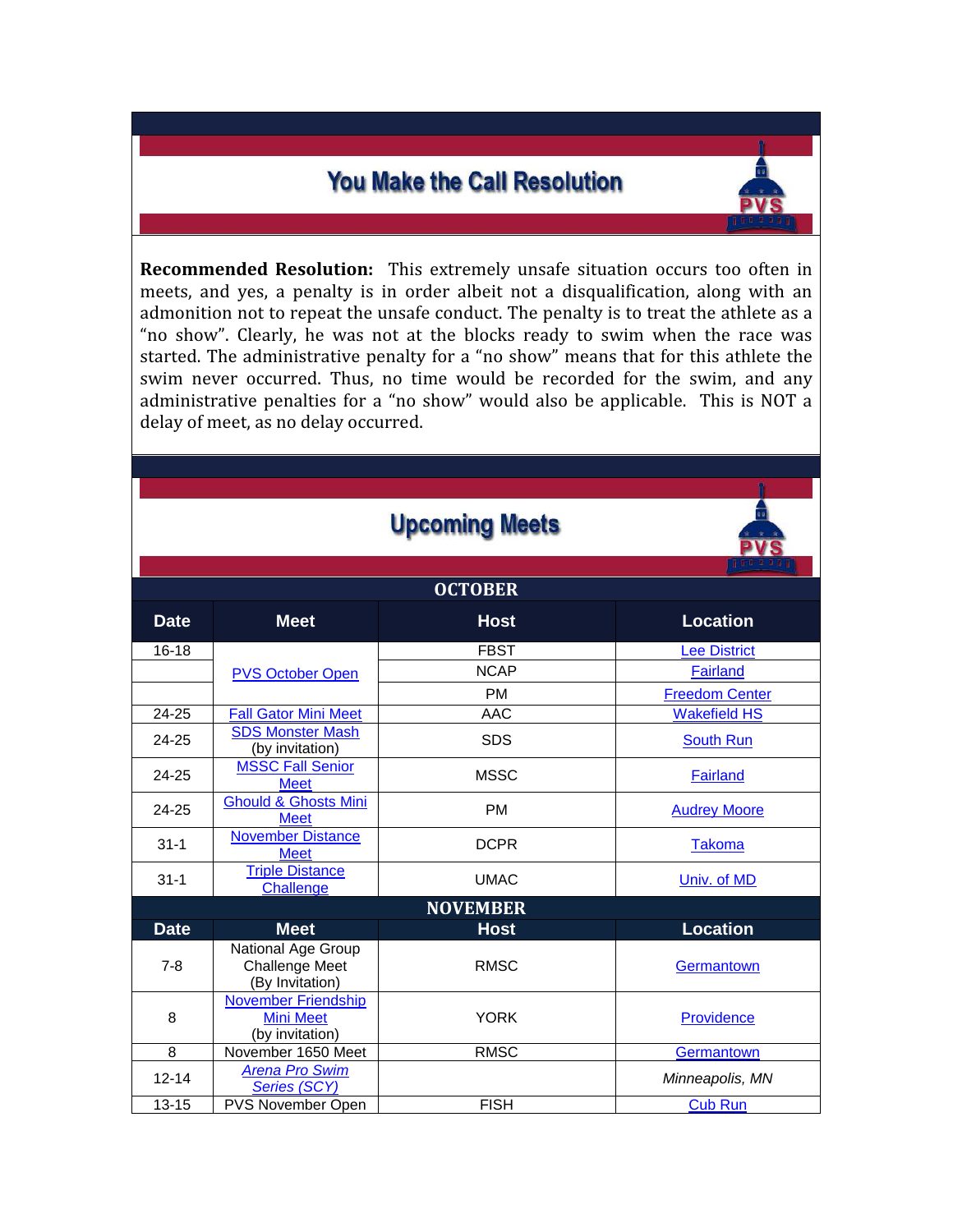|           |                                                         | <b>FBST</b> | Mt. Vernon            |
|-----------|---------------------------------------------------------|-------------|-----------------------|
|           |                                                         | <b>PAC</b>  | <b>Fairland</b>       |
|           |                                                         | <b>ERSC</b> | <b>Claude Moore</b>   |
| 15        | Autumn Mini                                             | <b>RMSC</b> | Olney                 |
| $20 - 22$ | Swim & Rock<br>By Invitation)                           | <b>SDS</b>  | <b>Oak Marr</b>       |
| $20 - 22$ | <b>RMSC November</b><br>Invitational<br>(by invitation) | <b>RMSC</b> | <b>MLK</b>            |
| $21 - 22$ | Odd Ball Challenge                                      | <b>FAST</b> | <b>Fairland</b>       |
| $21 - 22$ | Speedo Eastern<br><b>States Senior Circuit</b><br>#2    | <b>OCCS</b> | <b>Freedom Center</b> |
| 22        | Pilgrim Mini Meet                                       | <b>NCAP</b> | <b>Claude Moore</b>   |

# **Husson Recognized by PVS at Convention** by Bob Vincent

This year at the USA Swimming National Convention Potomac Valley Swimming recognized Tim for his many years of service and dedication to our organization. I know that I can speak for all of us, not only in the officiating side of swimming, but in governance as well, when I say how great it is to have Tim recognized by PVS. Tim's many roles in our organization as Officials Chair, Operations Chair, Webmaster for PVS and the Eastern Zone, just to mention a few, have all made major contributions to the success of our organization and our athletes. Thanks Tim for your leadership, hard work and dedication, and as well to your wonderful wife Barbara for allowing you to spend so much time with us.



## **Jack's Corner Thoughts to Ponder by Jack Neill**



### After Further Review

"After further review, the ruling on the field is confirmed." How many times do we hear these words at this time of the year? Football was one of the first sports to embrace instant replay, but today nearly all sports use video technology to help ensure that the calls made by officials are correct.

Swimming is no exception. Article 102.22.14 states: "Approved underwater video replay may be used to review stroke or turn infractions called on deck. The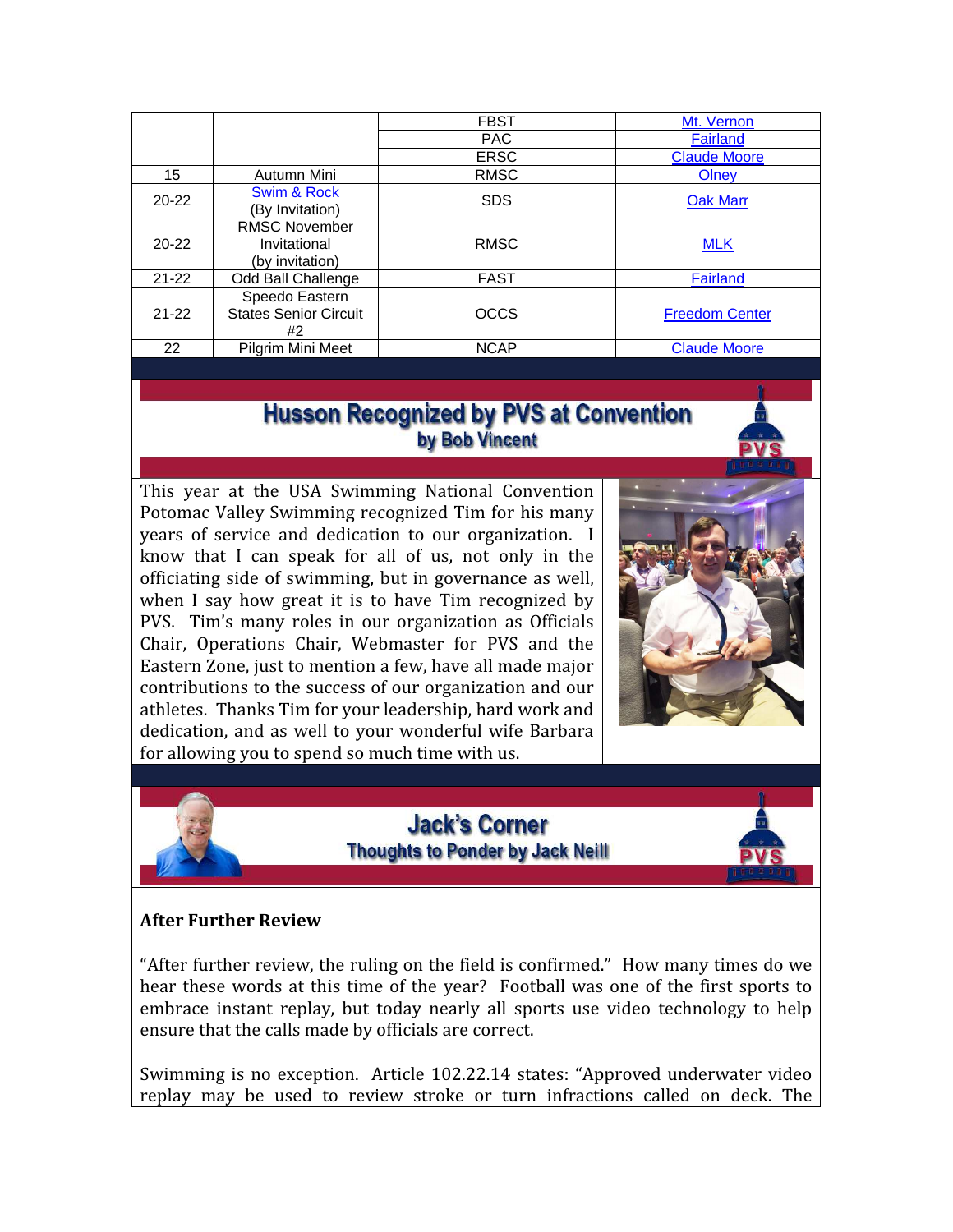official(s) reviewing the video may only confirm the call made on deck, over-rule the call, or advise the Referee that the review proved inconclusive." Video replay is limited to top meets, largely due to the significant expense of a replay system. We're not talking about a couple of iPads around the deck—this is a comprehensive array of high-speed cameras strategically placed on the floor of the pool at regular intervals, along with sophisticated digital HD recording and playback systems.

This past August, I had an opportunity to see this system up-close, as I was the one of the video replay referees at the 2015 Phillips 66 National Championships in San Antonio. The video system used at this meet was operated by DVSport, the same company that provides replay for NCAA football. Several rows of four cameras each were positioned at the bottom of the pool, each camera focusing on two lanes. Additionally, above-water cameras were placed on either side of the pool at the 15 meter marks. Once the swimmers entered the water, each row of underwater cameras recorded their movements before the crew "handed them off" to the next row. As a result, the entire length of the 50-meter pool could be observed by the replay referees.

The replay booth was an air conditioned room off the pool deck, a definite perk considering that the temperature on deck exceeded 105 degrees most afternoons. The replay referees worked in pairs, each one observing four lanes on two monitors (Lanes 1&2, 3&4, etc.). Meanwhile the crew from DVSport bookmarked every turn of every swim as it was recorded. The fun began when a Chief Judge's voice came over the radio: "Possible disqualification . . ."

As soon as the CJ communicated where the violation occurred (the lane as well as the turn or length number), the crew immediately went to the appropriate bookmark and sent that section of the video to the referees' screens. We had controls that allowed us to slow down the video, to go backward or forward, to advance frame by frame, or to freeze any frame. After reviewing the possible infraction and making a judgment, the replay officials radioed the Deck Referee that the DQ was confirmed, over-ruled, or that the replay was inconclusive, in which case the call was vetted as usual on deck. Unless the violation occurred at the finish, the review was usually complete before the heat concluded.

Yes, we saw violations that were not called by the officials on deck. But, as per the rule, no calls were made by replay officials. No, we did not use missed calls to evaluate the judges—we had no idea which officials were in which positions, and we didn't want to know. Yes, coaches were permitted to come in (after the session concluded) to review their swimmers' violations. No, not all calls were upheld; in several instances where the judges were certain they saw an infraction, there was clear evidence that it did not occur. This is the benefit of video review.